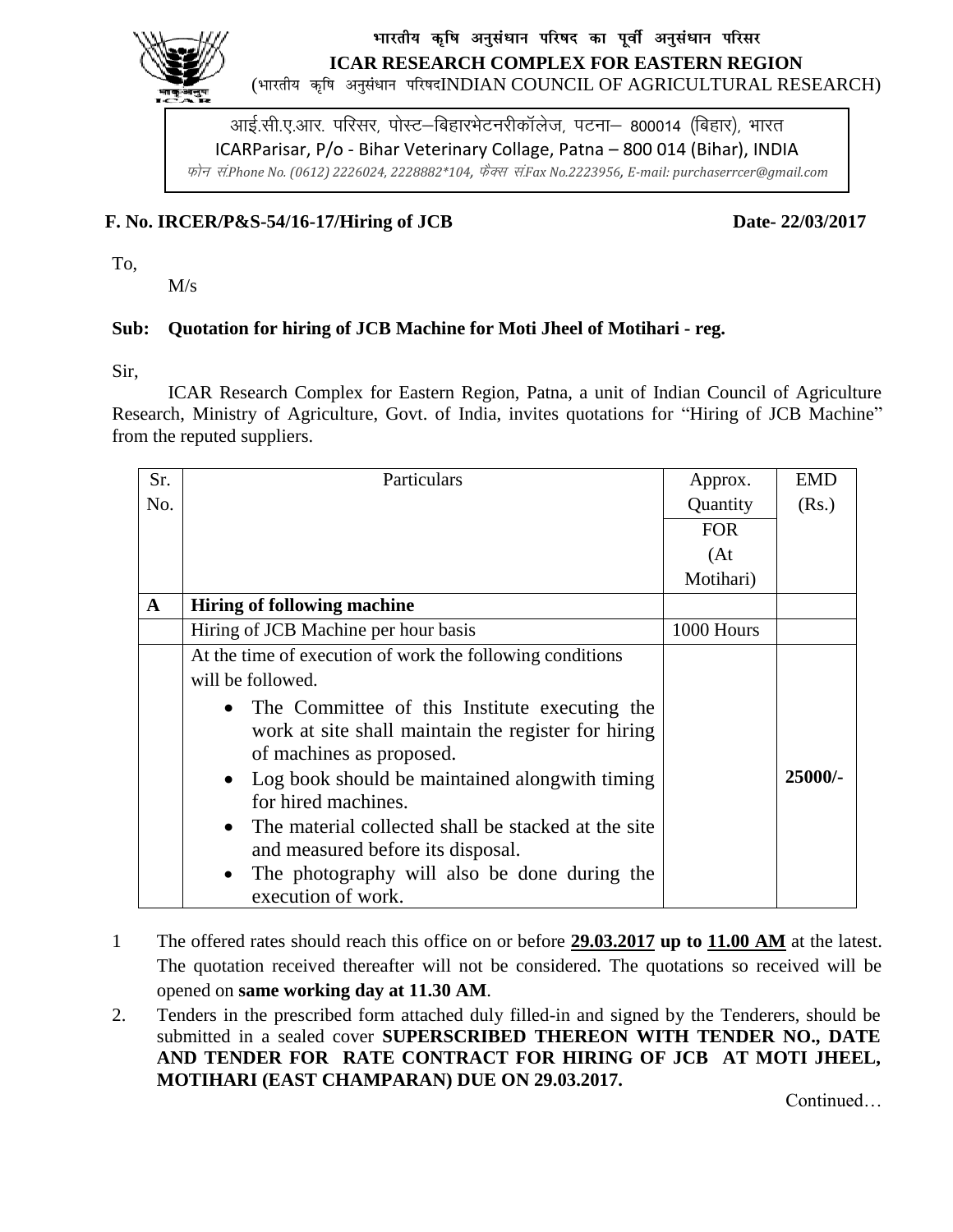- 3. No advance payment will be made but payment is assured within 30 days from the date of satisfactory receipt of supply and submission of your bill, subject to the condition that all the required formalities are accomplished before submission of bill.
- 4. Hours may be deleted / increased or decreased as per requirement, while placing the supply order.
- 5. The rates for respective quantities **to be delivered** at respective sites, should be quoted in enclosed format of Price Schedule on F.O.R at respective Delivery Points i.e. **At Moti Jheel, Motihari, (East Champaran), Bihar**.
- 6. The **supply** will have to be completed within **05 days** from the date of receipt of the respective supply order. Penalty will be imposed at 0.25% per day maximum upto 2.5% of the total cost of work, if works are not completed within in the scheduled time of mutual extended period. The Director, ICAR RCER may cancel the contract and take recourse to other action as deemed appropriate once the total amount exceeds 2.5% of the contract amount.

# 7. **Mandatory documents to be attached are:**

- **i. REGISTRATION CERTIFICATE**
- **ii. COPYOF VAT/SALES TAX NUMBERS**
- **iii. INCOME TAX RETURN OF 2015-16**
- **iv. COPY OF PAN CARD**

# **The above document must be enclosed with the quotation, failing which the quotation may not be considered.**

8. Tenderers are advised to inspect the site and its surroundings and satisfy themselves before submitting their tender as to the nature of the ground and sub-soil, the form and nature of the site, the means of access of the site, and in general shall themselves obtain all necessary information as to risks, contingencies and other circumstances which may influence or affect their tender. A tenderer shall be deemed to have full knowledge of the site whether he inspects it or not and no extra charges consequent upon any misunderstanding or otherwise shall be allowed. The tenderer shall be responsible for arranging and maintaining at his own cost all materials, tools and paints, facilities for workers and all other services required for executing type of work and all other services required for executing the work unless otherwise specifically provided for in the contract documents. Submission of a tender by a tenderer implies that he has read this notice and all other contract documents and has made himself aware of the scope and specification of the work to be done and all the stores, tools and plant, etc.,

to be arranged by him by the Government and local conditions and other factors having a bearing on the execution of the work.

- a. 2% of the total contract value will be charged if water  $\&$  electricity is provided by this Institute.
- 9. Income-tax at the prescribed rate will be deducted from the bill of the executing agency/contractor.

Continued………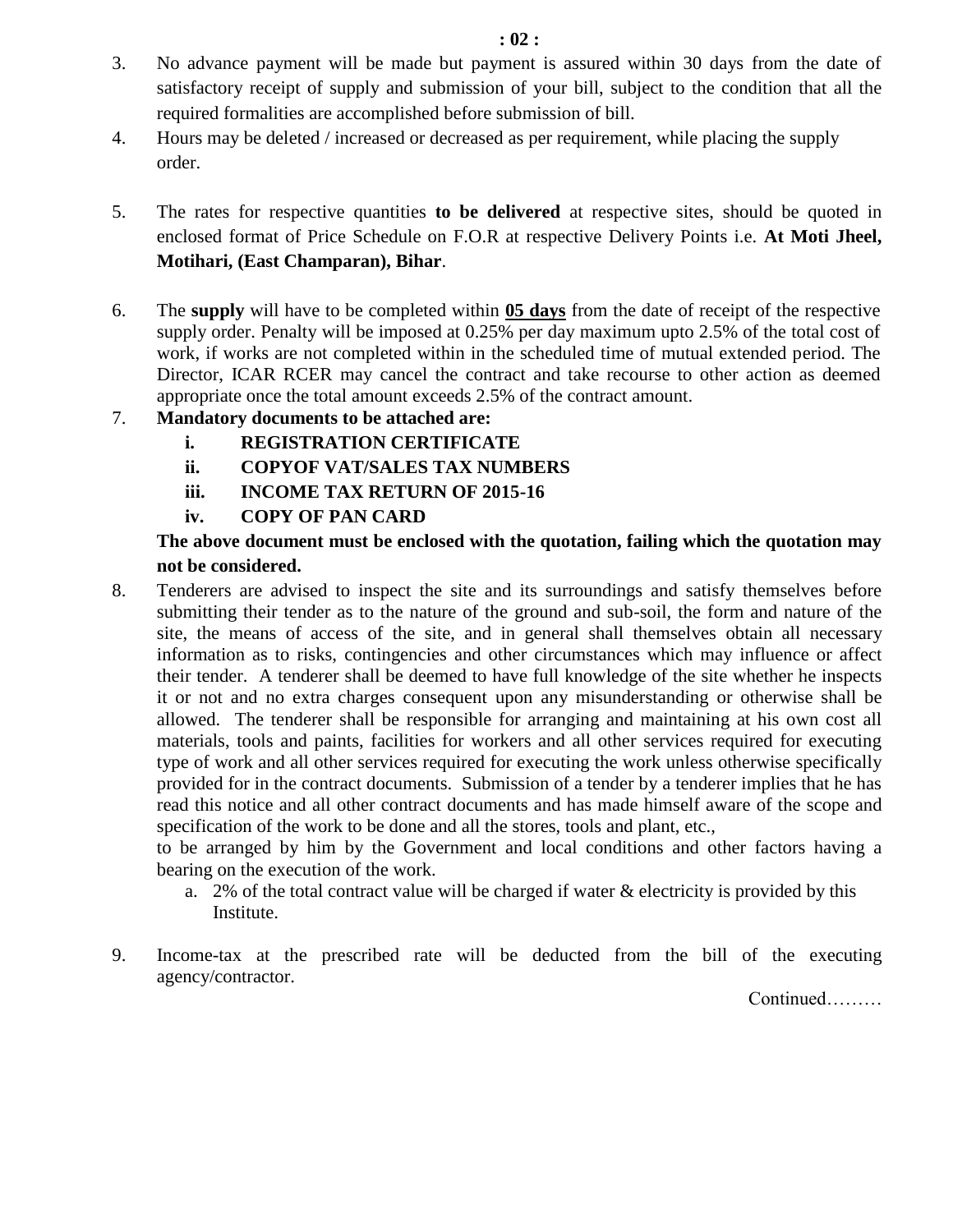10. The Competent Authority on behalf of the Director, ICAR-RCER, does not bind himself to accept the lowest or any other tender and reserves right to reject any or all of the tenders received without assignment of any reason. All Tenders, in which any of the prescribed conditions are not fulfilled or are incomplete in any respect, are liable to be rejected.

- 11. Canvassing whether directly or indirectly, in connection with tenders is strictly prohibited and the tenders submitted by the contractors who resort to canvassing will be rejected.
- 12. Tender Documents are not transferable.
- 13 The Institute will not be responsible for any loss or damage in transit. Insurance if any required has to be done by the contractor at his own cost.
- 14. Materials to be purchased and test for various items of works to be carried as per CPWD/KPWD specifications or ISI standards.
- 15. The agency to whom work has been awarded will be the principal employer for the labour force. This Institute will have no liability in this regard.
- 16. The labourers engaged should strictly follow the discipline and decorum of the Institute and he will be liable for any loss or damage caused by them to the Institute property. The Institute will not be held responsible for payment of any compensation to the labourers engaged by him for any sort of things.
- 17. Implements / materials required for the above work should be provided by the contractor. The firm has to make their own arrangements for accommodation/food for the labourers. Then contractor shall pay all compensations etc., including accident compensations due to their labourers. The Institute will not be responsible for any claim by the labourers engaged by the firm.
- 18. Arbitration in respect of all disputes between the agency and the Institute in connection with the works shall be referred to the sole Arbitrator to be appointed by the council. The decision of the sole Arbitrator so appointed shall be final and binding on both the parties. Only courts in Patna shall have jurisdiction over any suit arising out of this transaction.
- 19. **Performance Security @ 5% of the anticipated overall drawal will be obtained at the time of award of Contract,** from the **s**uccessful contract awardee(s), in the shape of Demand Draft/Bank Guarantee drawn in favour of "ICAR Unit: ICAR-RCER, Patna", *which will be refunded after satisfactory completion of work.*
- 20. Tendering firm will be required to indicate their valid Income Tax /PAN No., Sale Tax / VAT numbers, Bank details for releasing of payment through RTGS etc.
- 21. Conditional offers are liable to be rejected summarily.
- 22. The Director, ICAR Research Complex for Eastern Region, Patna reserves all rights to accept or reject any of the quotations without assigning any reasons thereof.
- 23. **The tender document should be submitted intact with tenderer's signature and seal on every page and any pages should not be detached**. Failing this, the firm would be disqualified on technical grounds.
- 24. Earnest Money Deposit @ **Rs. 25,000/-** is to be deposited in the shape of Demand Draft drawn in favour of "ICAR Unit: ICAR-RCER, Patna" alongwith quotation, which will adjusted against Performance Security or otherwise refunded. Quotations without EMD are liable to be rejected. The EMD shall not carry any interest.

Continued….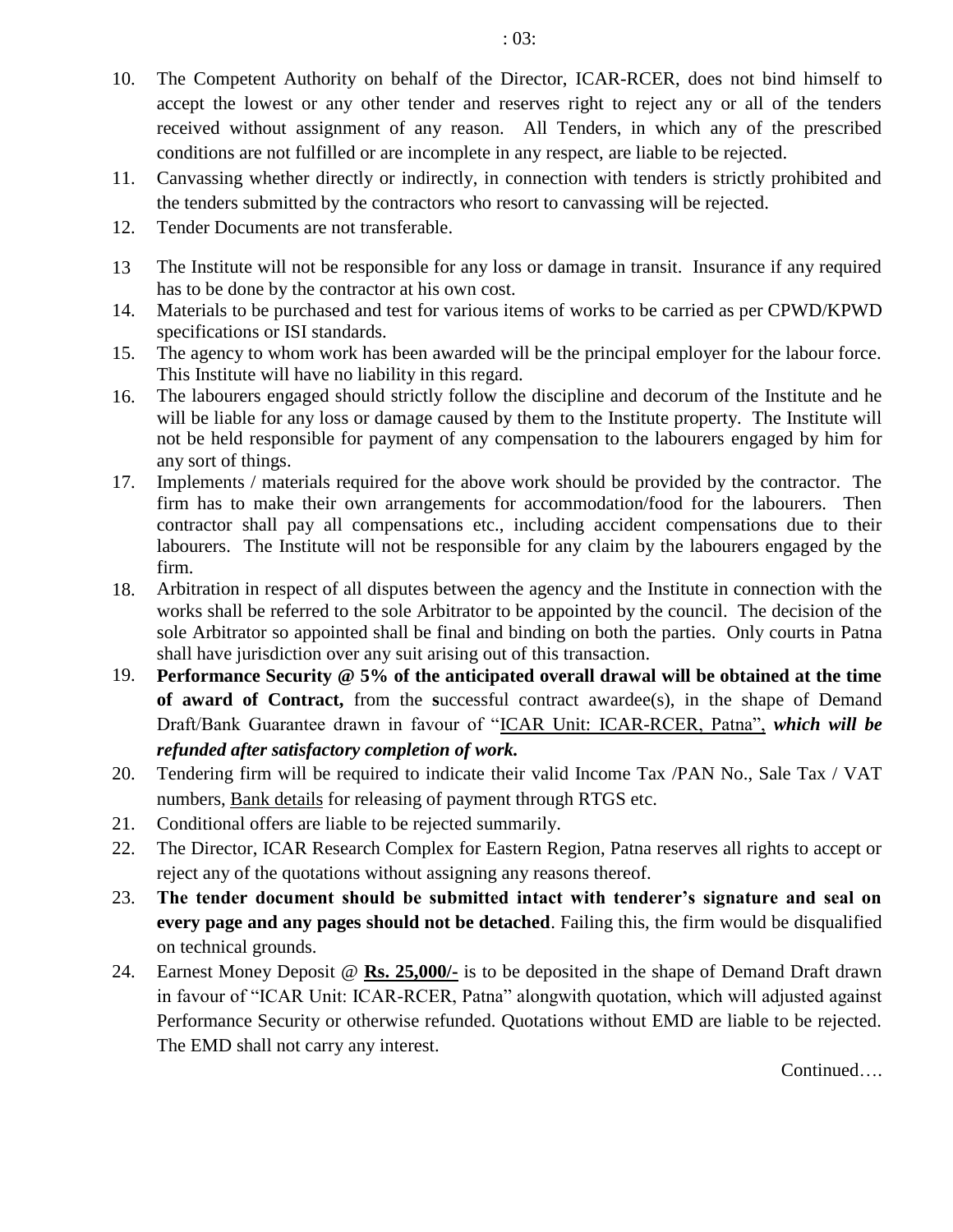- 25. **VALIDITY OF BID MUST BE FOR AT LEAST 90 DAYS.**
- 26. **The rate must be quoted for hiring of charges including POL, Labour Charges, etc. No extra charges will be borne by the Instittue.**
- 27. **The payment will not be made for the breakdown of Machine or any fault occurred in the Machine during the execution of the work.**

The quotations should be addressed to the **Asstt. Admin. Officer, ICAR Research Complex for Eastern Region, ICAR Parisar, P.O.: Bihar Veterinary College, Patna – 800014 (Bihar)** in a sealed cover superscribed quotation for **"Hiring of JCB Machine for Moti Jheel at Motihari (East Champaran)".**

Yours faithfully,

Asstt. Admin. Officer (P)